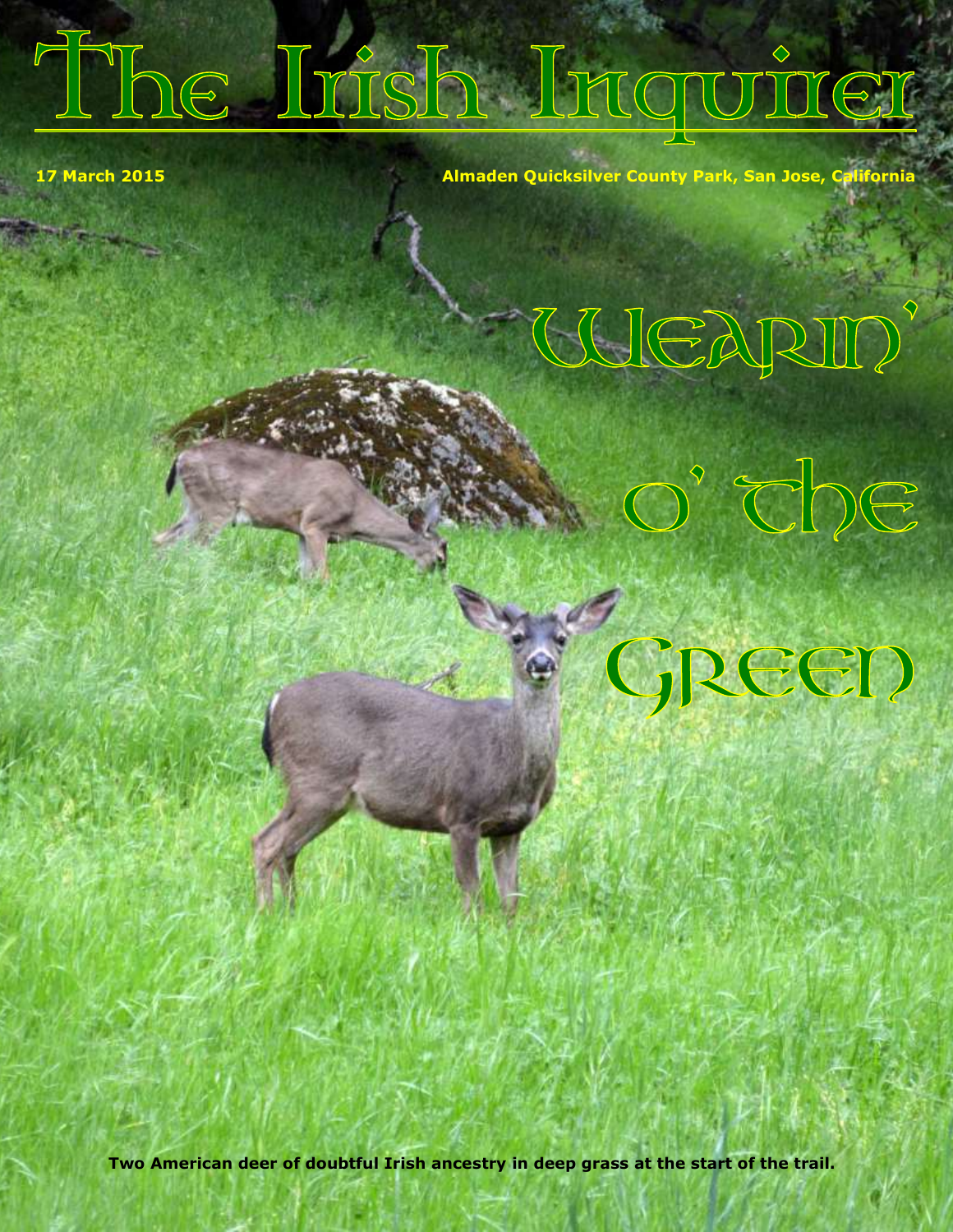### The Green WEARIN, O,



h. Aá

On the eve of the greenest day of the Celtic calendar, I took a hike yesterday over the ridges of the McAbee Road section of Almaden Quicksilver County Park, which is just six miles from my house.

The gray sky looked like winter, which for the next few days it will be, and the mountainsides were green and spring-like (for an East Coast resident) – the season soon to come.

Yet if you live in California, you know this grass is soon to die because winter is our only time of rain and snow.

By April's end, the realistic chance for more precipitation will have evaporated and nothing but meteors and (hopefully not) embers from forest fires will fall from the sky until Halloween.

Since I wrote my Nov. 30 newsletter about the first drops of our rainfall year, which begins July 1, (archived on my website at [http://media.wix.com/ugd/7854ef\\_b94e715b3c6](http://media.wix.com/ugd/7854ef_b94e715b3c674138880c742367e833fd.pdf) [74138880c742367e833fd.pdf\)](http://media.wix.com/ugd/7854ef_b94e715b3c674138880c742367e833fd.pdf) San Jose has received 104 percent of its normal precip: 13.6 **inches**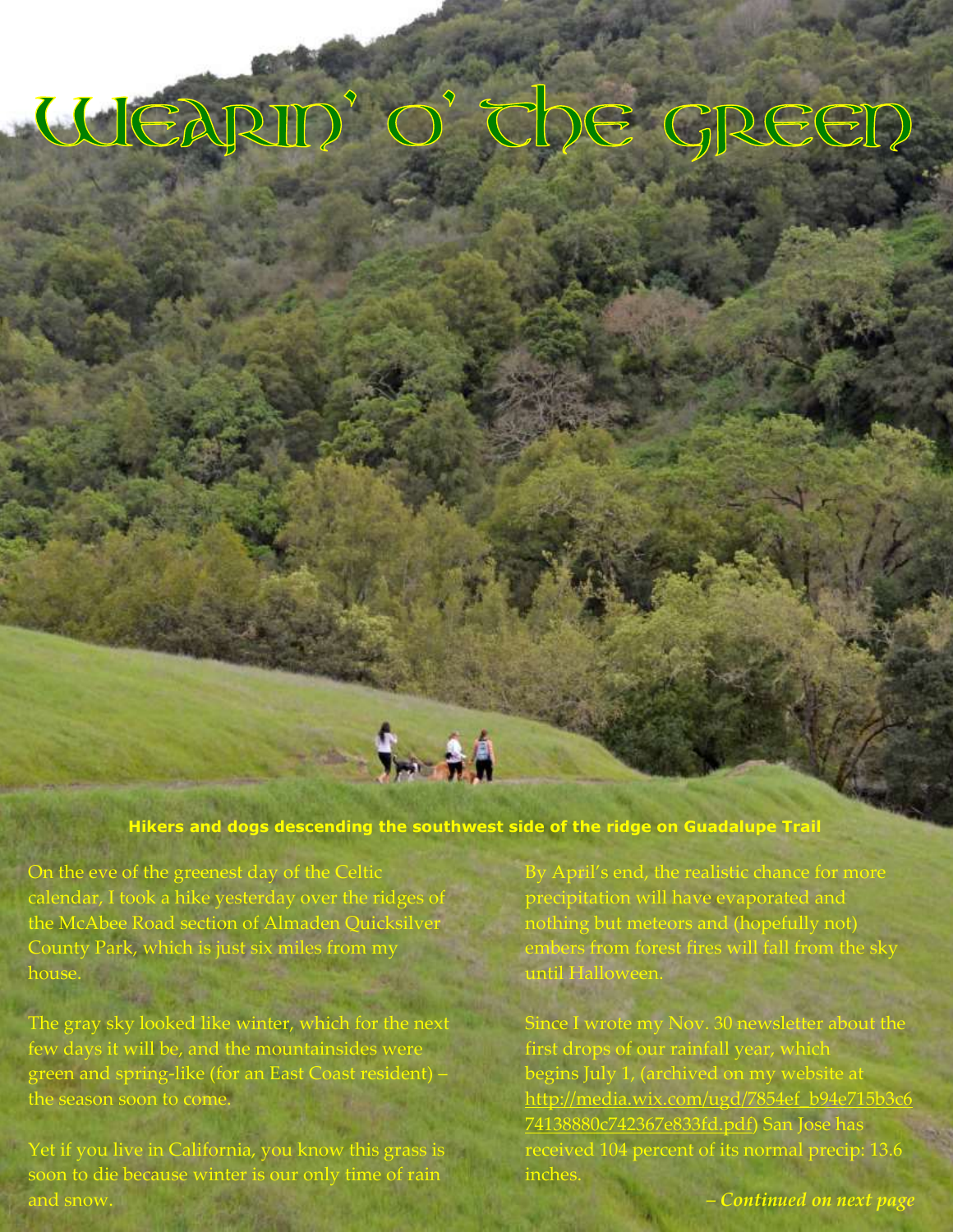#### <sup>\*</sup> The Green WEARID

*– Continued from previous page*

But elsewhere in California – particularly in the Sierra Nevada, whose snowpack is the largest reservoir of surface water in the state – water is in perilously short supply.

There was no ski season to speak of this winter, and at the beginning of March, the composite average of the water content of Sierra snow from all 109 reporting locations was 19 percent of normal. The lowest, Phillips Station near Echo Summit above Lake Tahoe, was 5 percent of normal.

Last week a NASA scientist said California has only a year's supply of water left in its lakes, and that the subsurface water table continues to sink.

Our drought is entering its fourth year.

**Some of the oaks in this gulch, weakened and brittle from consecutive years of drought, didn't survive the winds of last winter.**